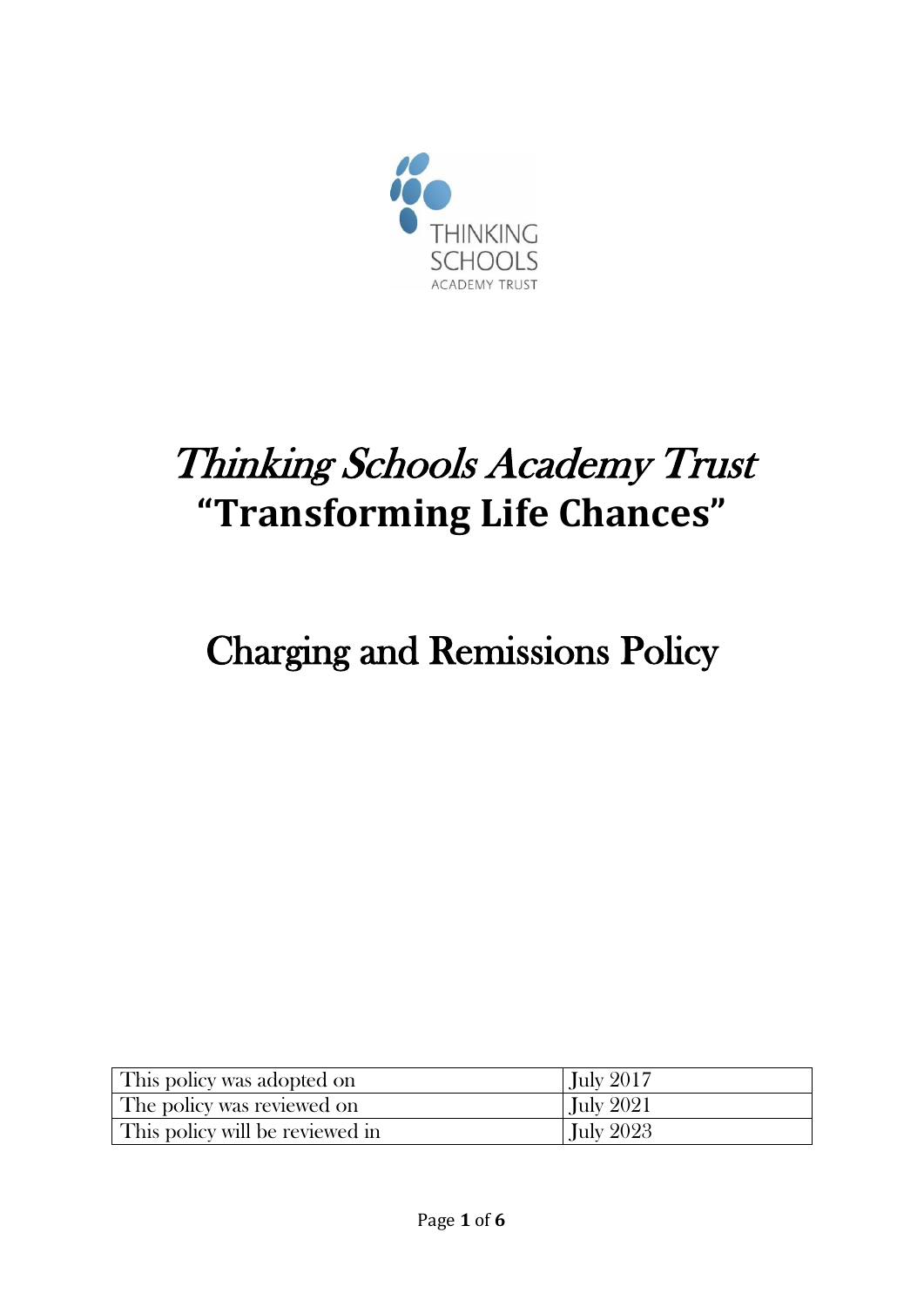# **Charging and Remissions Policy**

#### **TRUST AIMS**

#### **Achievement**

- To enable all pupils to achieve high standards in all areas of the curriculum, recognising and nurturing individual talents.
- To ensure all pupils make very good progress in relation to their prior attainment.

#### **Quality of Teaching**

- To provide all pupils with teaching of high quality that has clear aims, uses effective methods and suitable resources and which is matched to their differing needs.
- To create a curriculum that is broad and balanced and engages, motivates and excites pupils and fosters a life-long love of learning.

#### **Leadership and Management**

- To involve parents/carers and the wider community in school life to ensure that all aspects of pupils' progress are fully inclusive, shared and supported.
- To plan realistically, making effective use of each school's resources in order to achieve the best possible learning outcomes for pupils, together with developing effective working relationships with all other agencies.

#### **INTRODUCTION**

The Thinking Schools Academy Trust recognise the value of providing a wide range of experiences, including trips, clubs and residential experiences to enrich and extend pupils' learning and to contribute to their personal development. The Leadership of each TSAT Academy aim to promote and provide such experiences for the pupils of the school, both as part of a broad and balanced curriculum and as additional optional activities.

However, many of these activities have an associated cost and cannot be provided unless voluntary contributions are received or parents/carers are charged for the cost.

This policy will set out the circumstances in which charges will or will not be made for school activities and when charges may be waived in order to ensure that all pupils have an equal opportunity to benefit from school visits, curricular and extra-curricular activities.

#### **STATEMENT**

The policy complies with the requirements of the Education Act 1996. Where 'parents/carers' is referred to this will include adults with a responsibility for the pupil.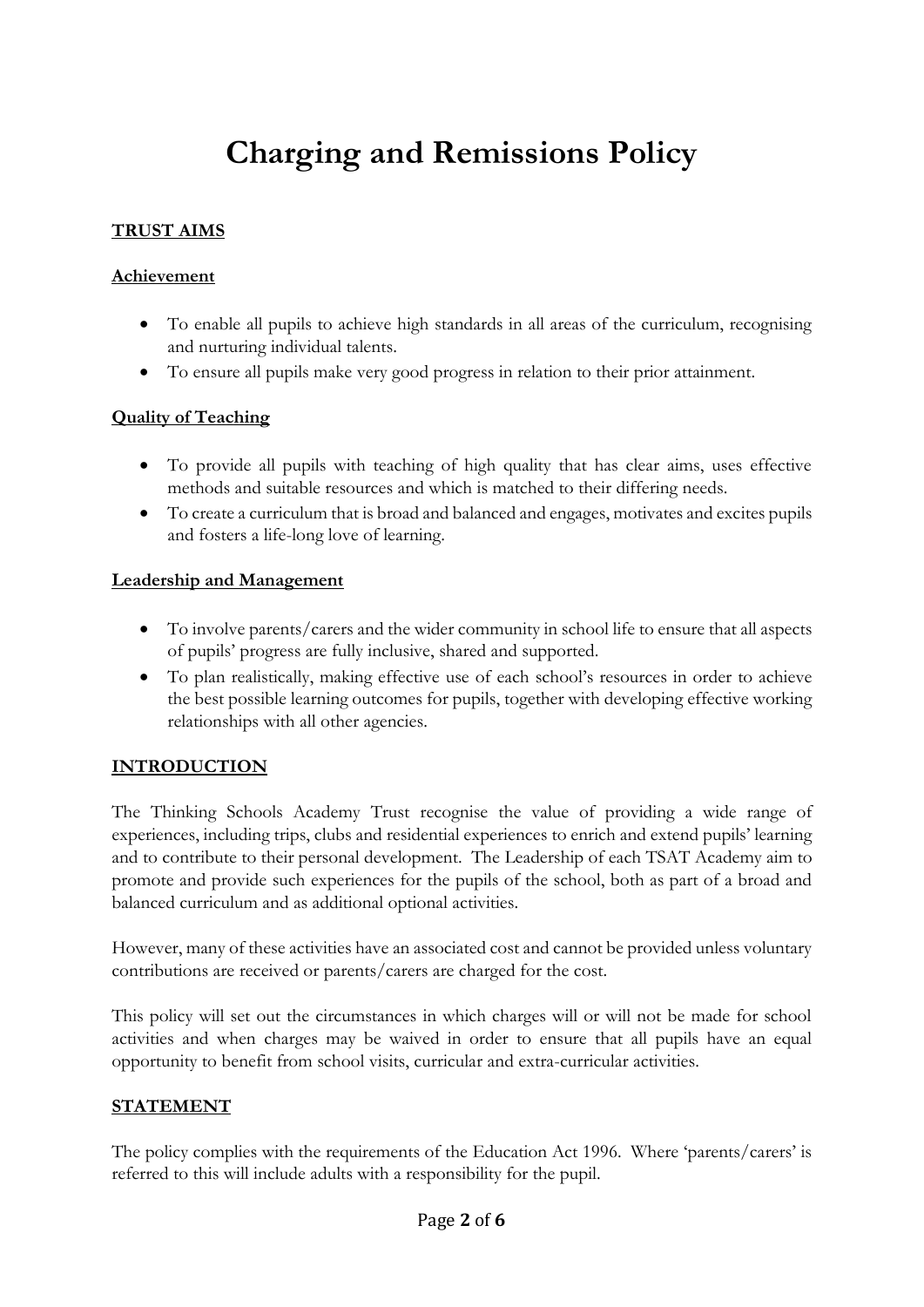We aim:

- To make school activities accessible to all pupils regardless of family income.
- To encourage and promote external activities which give added value to the curriculum.
- To provide a process which allows activities to take place at a minimum cost to parents/carers, pupils and the school.
- To respond to the wide variations in family income while not adding additional unexpected burdens to the school budget.

# **LEGISLATION – EDUCATIONAL DURING SCHOOL HOURS**

The DfE in its guidance to School Governors states that "education provided during school hours must be free. The definition of "education" includes materials, equipment and transport provided in school hours by the school to carry pupils between the school and an activity." It goes on to advise that "although schools cannot charge for school time activities, they still invite parents/carers and others to make voluntary contributions (in cash or in kind)".

When additional costs are incurred by a TSAT Academy to enhance the curriculum opportunities for the pupils, parents/carers may be requested to make voluntary contributions. However, no pupil will be left out of an activity because his or her parents/carers cannot or will not make a contribution of any kind.

# **EDUCATION OUTSIDE SCHOOL HOURS**

The DfE in its guidance to School Governors states that "parents/carers can only be charged for activities that happen outside school hours when these activities are not a necessary part of the national curriculum or religious education. No charge can be made for activities that are an essential part of the syllabus for an approved examination. Charges may be made for other activities that happen outside school hours if parents/carers agree to pay. The Education Reform Act 1996 described activities, which can be charged for as "optional extras".

# **REMISSIONS**

To ensure that access to activities reflects intentions, TSAT academies will implement the following Remissions Policy. The fundamental aim of this policy is to ensure that all pupils gain fully from everything that the school is able to offer them and is based on an understanding of the relationship between low income, entitlement and access. This policy takes into account the very real and persistent difficulties which people on low income have in meeting the costs of educational activities for their children.

Where parents/carers are in receipt of benefits meeting eligibility criteria for free school meals they will be exempt from the cost of board and lodgings for any residential activity that the school organised for the pupil if the activity is deemed to take place within school hours.

There may be cases of family hardship which make it difficult for pupils to take part in other particular activities for which a charge is made. When arranging a chargeable activity the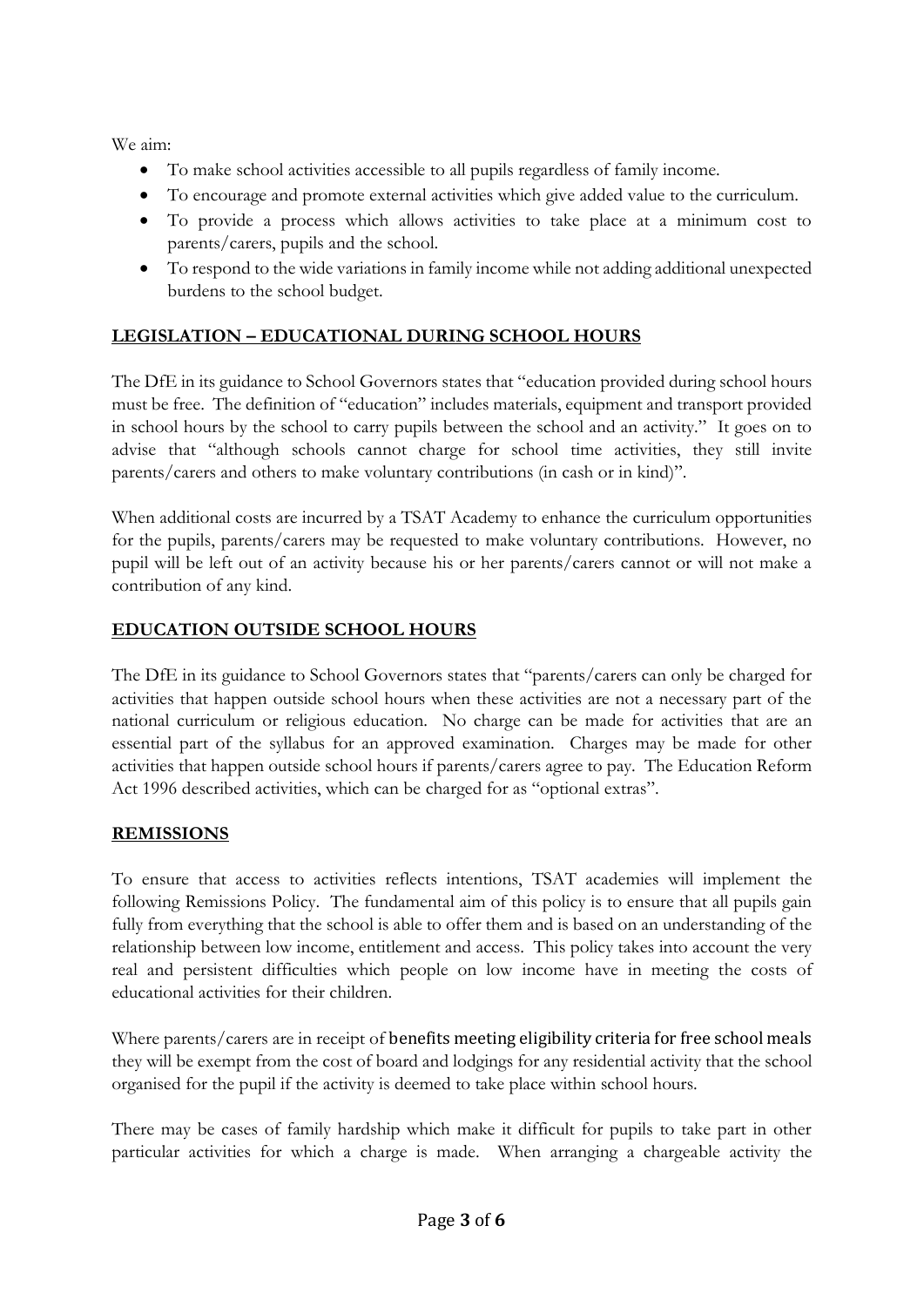Leadership of the academy will invite parents/carers to apply in confidence for the remission of charges in part or in full. Authorisation of remission will be made by the Head Teacher/Principal.

### **DATA PROTECTION OF PUPILS AND FAMILIES**

Teachers will ensure that these children are not publicly identified and stigmatised. This is particularly important as the fear of stigmatisation is often a key element in the non-take up of Free School Meals. This will be accomplished by developing methods of collecting voluntary charges or dinner money, which do not identify children who do not contribute. Termly contributions towards School Fund may be requested at the start of every term through the school newsletter.

#### **CONTRIBUTIONS**

Voluntary contributions may be requested to help with providing activities even though they may be part of the normal school day or part of the National Curriculum.

If voluntary contributions are requested for an activity it should be clearly understood that there is no obligation to contribute and that if the parents/carers are unable or unwilling to pay, the child will not be excluded from the activity.

#### **If sufficient contributions are not received the activity may be cancelled.**

#### **CHARGES**

The Leadership of each academy reserves the right to make a charge for the activities and items detailed below:

- Trips which are not part of the school curriculum or are outside the school day (ie weekend residential).
- After school and pre-school clubs.
- Music tuition if it is not required for the National Curriculum and is provided for an individual pupil or for groups of pupils.
- Damage to school property the cost of replacing any item, such as a broken window or defaced, damaged or lost book, where this is a result of a pupil's behaviour.
- Visits to school by professionals eg authors, storytellers, musicians, dancers, artists etc.
- Damage to school books.
- Electronic devices where ownership is transferred to pupils/parents/carers

#### **INDIVIDUAL MUSIC TUITION**

 Charges may be made to parents/carers for individual tuition in playing any musical instrument, even if such tuition takes place during school hours. Parents/carers agreement and a signed contract will be obtained before the tuition is provided.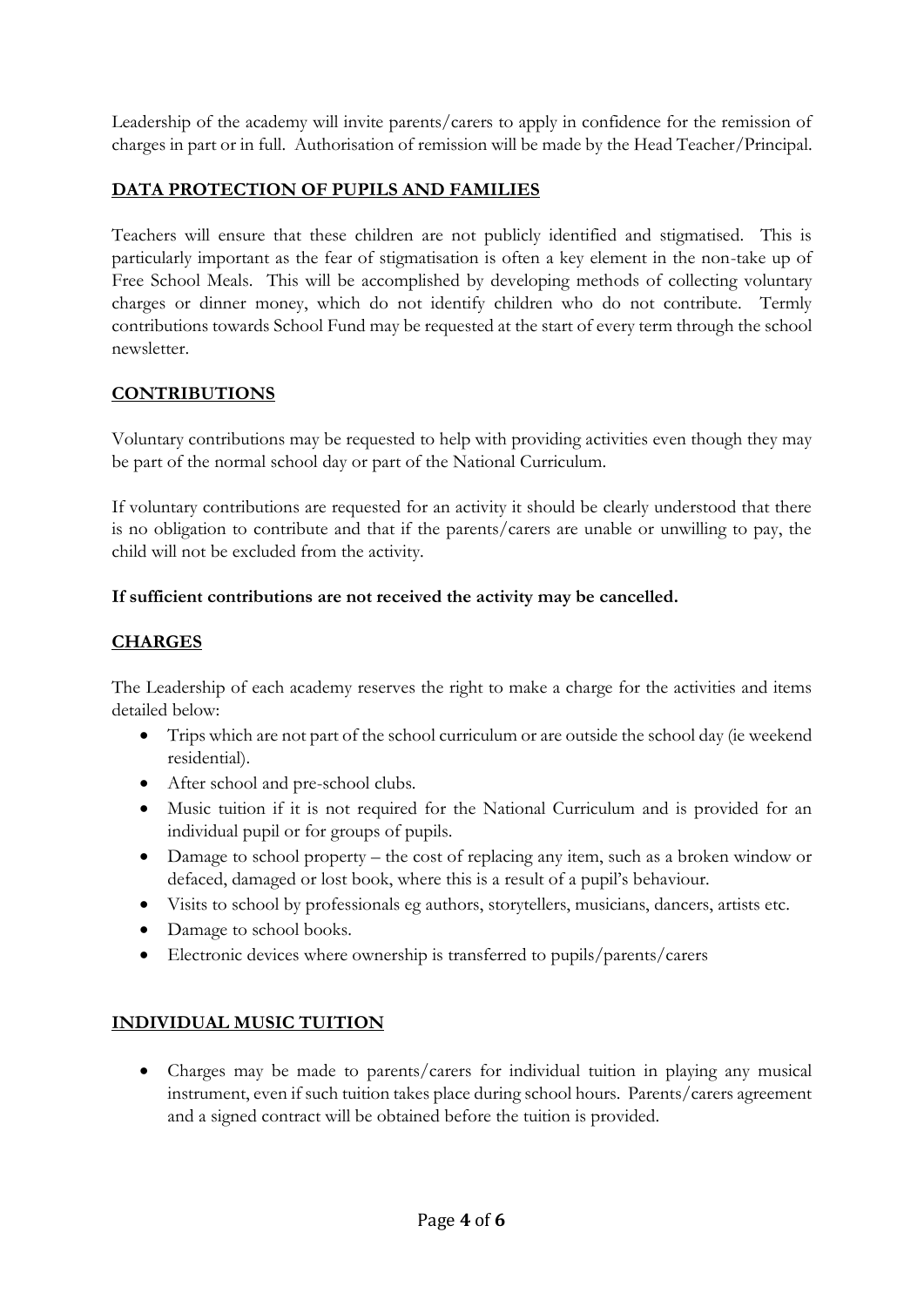# **INGREDIENTS OR MATERIALS FOR PRACTICAL SUBJECTS**

 Parents/carers are sometimes encouraged to provide ingredients, materials etc. needed for practical subjects such as Technology.

# **LOST SCHOOL EQUIPMENT, BOOKS ETC.**

• Parents/carers will be expected to replace or pay for the cost of lost items of school property.

#### **BREAKAGES AND DAMAGE TO SCHOOL BUILDINGS, FURNITURE OR PROPERTY**

Parents/carers will be charged for damage caused as a result of a pupil's behaviour.

# **RESIDENTIAL ACTIVITY**

- The DfE in its guidance to School Governors states that "for a residential activity taking place largely during school time, or essential to the education provided at the school, no charge may be made for either the education or the costs of the travel.
- However, charges will be made for board and lodging in these circumstances, except for pupils who are receiving any Income Support elements detailed on page 3.. The Head Teacher will tell all parents/carers of the right to claim free activities if they are in receipt of these benefits." A voluntary contribution will be requested by the school for such activities.

(TSAT academies will follow the relevant legislation as contained in the Charging for school activities October 2014 document published by the DfE).

#### **PHOTOCOPYING**

 Any photocopying that is requested by parents/carers relating to their child, under the 'Freedom of Information Act', will be charged at **10p per sheet and 20p for any colour printing**.

# **ELECTRONIC DEVICES**

- Any device purchased where ownership will transfer to the pupil/ parent/ carer, giving the benefit of a personal device which can be used outside of school time.
- Charges will be made at cost, allowing for the device, servicing, and management while on the school site. Recovery of charges to be made via direct debit.
- Loan devices are available should pupils/ families not wish to join the electronic devices programme, which will only be available for use while on the school site.